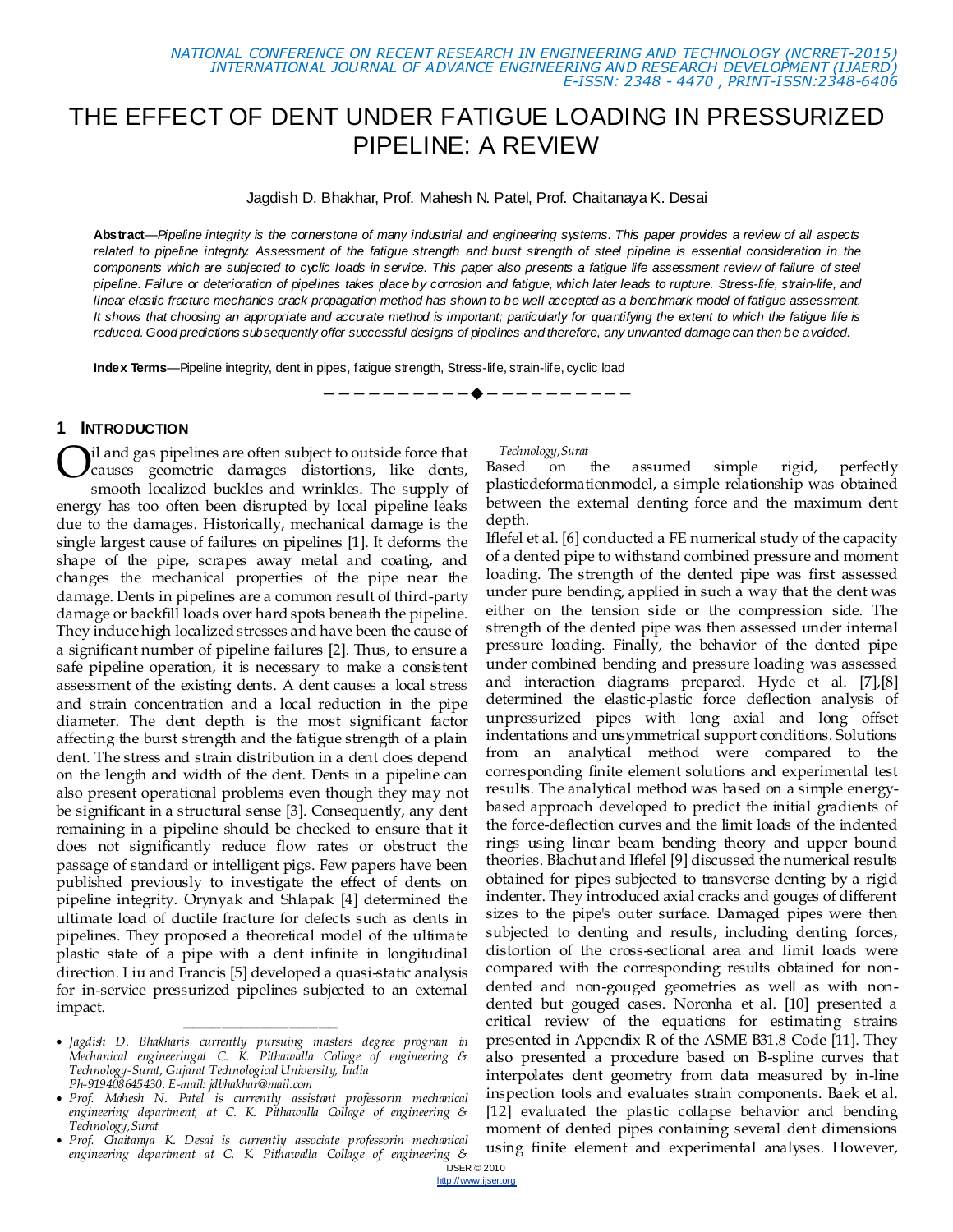these papers did not study the effect of dent depth and internal pressure during indentation on the strain distributions of a pressurized pipe. In order to handle the complexities associated with dents, an elastic-plastic finite element simulation of a pressurized dented pipe is conducted and the formation of the dent and strain distribution around the dent location is investigated. The FE model is compared with the results of theoretical model presented in ASME B31.8 Code [11].

The stress and strain distribution in a dent does dependon the length and width of the dent. The maximum stressand strain in a long dent occurs at the base of thedent, whereas in a short dent it occurs on the flanks of thedent [3],[9]. The maximum stress in a long dent is greaterthan that in a short dent of the same depth [3],[4],[9]. In long dents, fatigue cracking is longitudinally orientated and usually occurs in the center ofthe dent (but often slightly displaced to one end), whereasin short dents, fatigue cracking usually occurs around theflanks of the dent [6],[10],[11].Dents caused by external interference (unconstrained dents) are typically confined to the top half of a pipeline. Rockdents (constrained dents) are found at the bottom of apipeline. The mostlikely failure mode of a constrained dent isby puncture, but only if the indenter (e.g. a rock) is sufficientlyhard and sharp, and the bearing load is high. Dents may beassociated with coating damage, and hence may be sites forthe initiation of corrosion or environmental cracking.Whether a pipe is gouged during indentation depends onmany factors, including the trajectory of the indentation, thefrictional resistance between the surface of the pipe and theindenter, the shape and sharpness of the indenter, the pipegeometry, the material properties and the internal pressure.A sharp indenter is more likely to cut into the pipe wallwhen the pipe is pressurized [12].

Experimentally it has beenobserved that coated and lubricated pipe surfaces sustain lessdamage than do dry, bare pipe surfaces [12]. In dynamicimpact experiments, it has been observed that a widerdamaging tool produced relatively more indentation and lessgouging than a similarly blunt, but narrower, tool [12].The European Pipeline Research Group (EPRG) haspublished guidelines for the assessment of mechanicaldamage. The American Petroleum Institute hasstudied the significance of constrained dents in a pipeline[11]. The Gas Research Institute has conducted a study ofresearch and operating experience of mechanical damage,and has developed guidance for inclusion in the ASMEB31.8 code for gas transmission pipelines [11]..The significance of dents in pipelines can be summarized as follows:

- Plain dents do not significantly reduce the burst strength of the pipe.
- The fatigue life of pipe containing a plain dent is less than the fatigue life of plain circular pipe.
- Constrained plain dents do not significantly reduce the burst strength of the pipe.
- The fatigue life of a constrained plain dent is longer than that of a plain unconstrained dent of the same depth.
- Kinked dents have very low burst pressures.
- The burst strength and fatigue life of a dented weld, or of a dent containing a defect such as a gouge, can be significantly

lower than that of an equivalent plain dent.

# **2PIPELINEDENT**

A dent in a pipeline is a permanent plastic deformation of the circular cross-section of the pipe. A dent is a gross distortion of the pipe cross-section. Dent depth is defined as the maximum reduction in the diameter of the pipe compared to the original diameter (i.e. the nominal diameter less the minimum diameter) (see Fig.1).



**Figure 1Dent Geometry**

This definition of dent depth includes both the local indentation and any divergence from the nominal circular cross-section (i.e. outof-roundness or ovality). The following terminology is used here:

- **Smooth dent** a dent which causes a smooth change in the curvature of the pipe wall.
- **Kinked dent** a dent which causes an abrupt change in the curvature of the pipe wall (radius of curvature (in any direction) of the sharpest part of the dent is less than five times the wall thickness).
- **Plain dent** a smooth dent that contains no wall thicknessreductions (such as a gouge or a crack) or otherdefects or imperfections (such as a girth or seamweld).
- **Unconstrained dent** a dent that is free to rebound elastically (spring back) when the indenter is removed, andis free to reround as the internal pressure changes.
- **Constrained dent** a dent that is not free to rebound orreround, because the indenter is not removed (arock dent is an example of a constrained dent).
- **Gouge** is a surface damage caused by contact with a foreignobject that has removed material from the pipe,resulting in a metal loss defect. The depth of agouge is equal to the depth of the metal loss plusthe depth of any cracking at the base of the gouge.

# **3 DENT WITH OTHER DEFECT**

A dent could be associated with other defects that are typically found in pipelines, including pipe body manufacturing defects, corrosion and environmental cracking. There is no research reported in the literature that describes experimental studies of the behavior of a smooth dent containing a defect other than a single gouge (such as corrosion, a weld defect or another gouge). The only exception is a small number of tests of dents containing blunt grooves or slots, or dents containing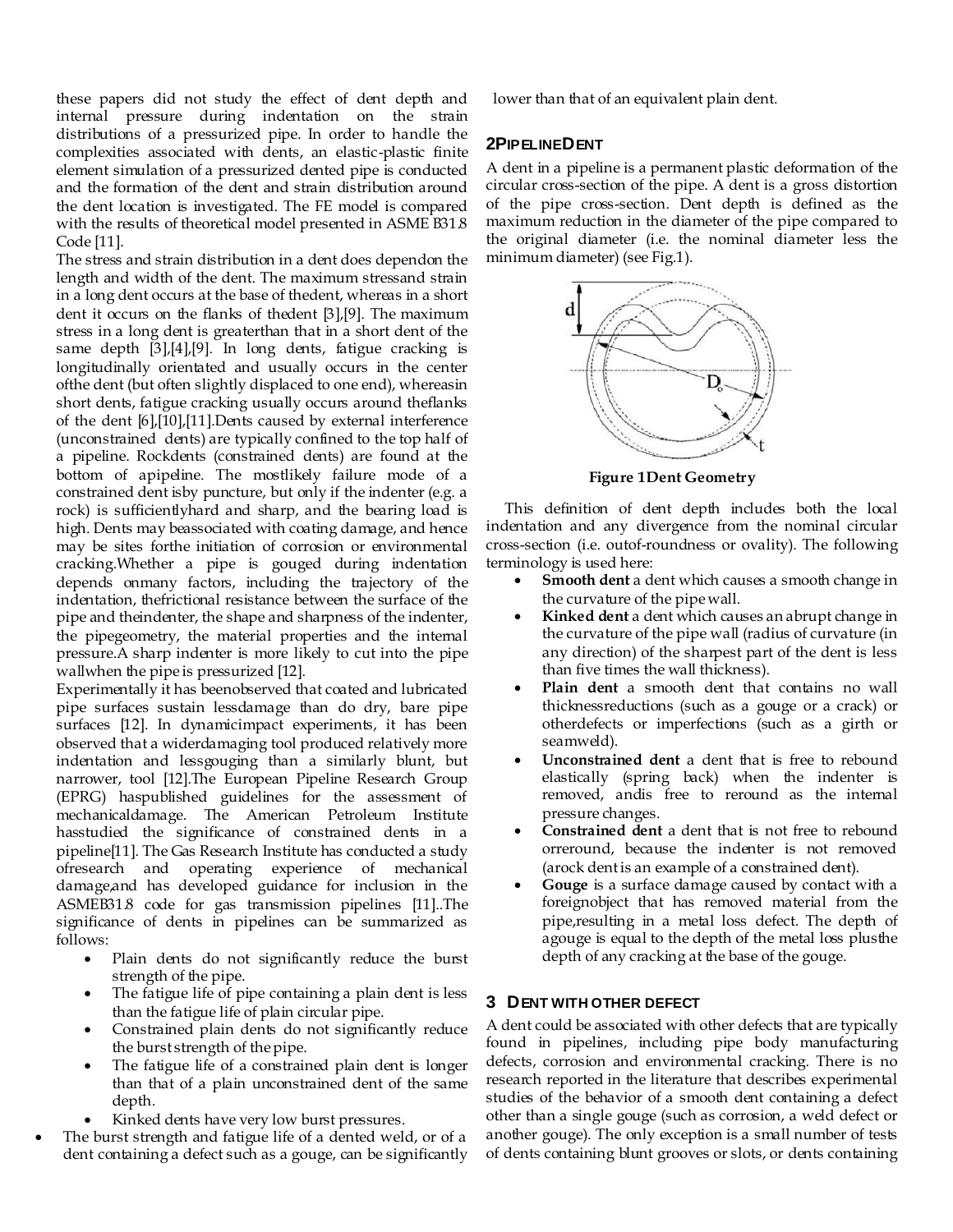notches that have subsequently been ground smooth [3],[4],[8],[10],[16].There are nomethods for assessing defects which cannot be readily classified as part-wall defects. It may bereasonable to assume that a defect in a smooth dent which can be characterized as a part-wall defect can be assessed as though that defect was a gouge, but there is limited experimentalvalidation of such an approach.

**Table 1** Review of published literatures on investigation of pressurized piping structures.

| Sr.<br>No.     | <b>Scholar</b>              | <b>Material</b>                    | Structural<br>type            | Constant<br>loading  | Cyclic<br>loading                              | Control<br>mode             |
|----------------|-----------------------------|------------------------------------|-------------------------------|----------------------|------------------------------------------------|-----------------------------|
| 1              | Fujiwaka<br>et al.          | Carbon steel:<br><b>SA106 Gr A</b> | Straight<br>pipe              | Internal<br>Pressure | Static<br>displacement;                        | Displacement<br>control     |
|                |                             | Stainless steel:<br>SA312TP304     | Elbow<br>pipe/Tee             | Internal<br>Pressure | cyclic loading                                 | Displacement<br>control     |
| $\overline{c}$ | Gau                         | Carbon steel                       | Straight<br>pipe              | Internal<br>Pressure | cyclic<br>bending load                         | Displacement-<br>controlled |
| 3              | Moreton<br>et al.           | Mild steel                         | Straight<br>pipe              | Internal<br>Pressure | Fully reversed<br>cyclic<br>bending<br>moments | Load control                |
|                |                             | Stainless steel                    | Elbow<br>pipe                 | Internal<br>Pressure | Fully reversed<br>cyclic<br>bending<br>moments | Load control                |
| $\overline{4}$ | Corona<br>and<br>Kyriakides | Aluminum                           | Straight<br>pipe              | Internal<br>Pressure | Cyclic<br>bending load                         | Load control                |
| 5              | Kulkarni<br>et al.          | SA333 Gr.6<br>carbon steel         | Straight<br>pipe              | Internal<br>Pressure | Cyclic<br>bending load                         | Load control                |
|                |                             | SS304<br>stainless steel.          | Elbow<br>pipe                 | Internal<br>Pressure | Cyclic<br>bending load                         | Load control                |
| 6              | Chen et al.                 | Low carbon<br>steel                | Straight<br>pipe              | Internal<br>Pressure | Reversed<br>bending load                       | Load control                |
| $\overline{7}$ | Rahmanet<br>al.             | Alloy steel<br>4130                | Straight<br>pipe              | Internal<br>Pressure | Cyclic<br>rotation                             | Rotation<br>control         |
| 8              | Yoshida et<br>al.           | Carbon steel                       | Straight<br>pipe              | Internal<br>Pressure | Cyclic axial<br>load                           | Load control                |
| $\mathbf{Q}$   | Guionnet<br>et al.          | Austenitic<br>stainless            | Tubular<br>specimen           | Tensile<br>stress    | Tensile stress                                 | Load control                |
|                |                             | steel (17-<br>$12SPH$ )            | Tubular<br>specimen           | Tensile<br>stress    | Cyclic<br>torsional<br>loading                 | Load control                |
| 10             | Rider et<br>al.             | 304S11<br>stainless steel<br>En6   | Thin-<br>walled<br>cy linders | Internal<br>Pressure | Cyclic tensile<br>loading                      | Load control                |
| 11             | Ichihashi                   | Stainless steel                    | Piping<br>component           | Internal<br>Pressure | Quasi-static<br>cyclic loading                 | Under<br>sinusoidal         |
|                |                             | Low carbon<br>steel                | Piping<br>component           | Internal<br>Pressure | $Dv$ mamic<br>cyclic loading                   | deflection<br>control       |
| 12             | Igari etal.                 | 316FR                              | Straight<br>pipe              | Internal<br>Pressure | Cyclic<br>moment<br>loading                    | Displacement<br>control     |
| 13             | Acker et<br>al.             | Non indicated                      | Elbow<br>pipe                 | Internal<br>Pressure | In-plane<br>bending                            | Displacement<br>control     |
| 14             | Guionnet                    | Austenitic<br>stainless steel      | Tube                          | Tensile<br>stress    | Cyclic<br>torsional<br>loading                 | Load control                |

### **4 OVERVIEW OF FATIGUE LIFE ASSESSMENT**

Fatigue is related to localize permanent structural damage, occurring in a material associated with fluctuating stress. Normally, high-cycle fatigue (HCF) and low-cycle fatigue (LCF) are described as above 10<sup>4</sup> cycles and below 103, respectively. For ocean based structures, the actions that produce higher magnitude variable loadings include waves, combination waves, and other variables i.e., ocean currents and equipment induced variable loads. A review by Luo et al. [15] also pointed outthat damage due to fatigue was primarily induced by stress, plastic strains, and dissipated hysteresis energy. An incipient crack, crack propagation, and catastrophic overload rupture, features signs of fatigue failures on structural materials. Strains may culminate in cracks or complete fractures after a number of cycles [2]. In the case of offshore pipelines, mechanical damage, such as fatigue [12], corrosion [24], dents [25] and gouges [26], depress their service life. Chronological failure begins with mechanical defects, which promotes the local stress concentration that leads to local stress exceeding yield strength, and finally degrades the load capacity. Moreover, defects might reduce fatigue resistance and permit premature fatigue failure. Hence, when considering the safety aspects of structural materials, the characteristic of fatigue is necessary to establish. This was done by comparing the predicted fatigue strength of materials against the established fatigue behavior. A number of approaches can be adopted for fatigue life assessment and according to a guide published by the American Bureau of Shipping (ABS) [27]; fatigue assessment can be obtained through the direct calculation of expected fatigue life or fatigue damage evaluation. The stress-life method (S–N), the local strain method, (ε–N) and linear elastic fracture mechanics (LEFM) crack propagation, have become the most classical methods for fatigue life assessment [28]. The characterization of fatigue properties can be attained through S–N, ε–N, and *da/dn–∆K*curves. The concept of the S–N curve was put forward by August Wöhler in the 1860s [29], while the notion of ε–N was pioneered by Louis Coffin and Stanford Manson [14],[17] and Paul Paris popularized the rule of *da/dn– ∆K*[26],[30].

HCF was normally carried out to present a safe-life (i.e., stress-based) curve; where plastic deformation does not play a major role [31]. It shows that operating stresses are well below the elastic limit [28]. A set of samples was tested to failure at various stress ranges. The Basquin empirical equation was widely used for the stress-life curve [32], as shown in Eq. bellow;

$$
\sigma_a = \sigma_f (2N_f)^b
$$

Where $\sigma$ <sub>a</sub> is the stress amplitude,  $\sigma$ <sub>i</sub> is the fatigue strength coefficient,  $N_f$  is the number of cycles to complete failure, and b isthe Basquin exponent. It was noted that the resulting plot depends highly on the test variables (i.e., load ratio  $\sigma_{min}/\sigma_{max}$ , material, and sample geometry). For mean stress to also be considered in the fatigue life evaluation, it requires a set of number of curves, arranged for different mean stress values. It widely acknowledged that mean stress strongly correlates withfatigue life; both in high and low cycle fatigue. However, the stress-life relationship is more appropriate for high cycle fatigue, in which the operating stresses are below the elastic limit [28]. Alhussein et al. [33] performed experimental works onAPI 5L X52 pipeline steel. The simultaneous influence of sandblasting and hydrogen on the lifetime notched pipe was discovered through a 3-point bending test. Fatigue properties of pipeline steels were obtained using the established Wöhlercurve. In other situations, a rotating bending fatigue test of X70 pipeline steels was demonstrated on smooth and notchedspecimens to evaluate the effect of treatment on fatigue strength [34]. Results were evaluated using the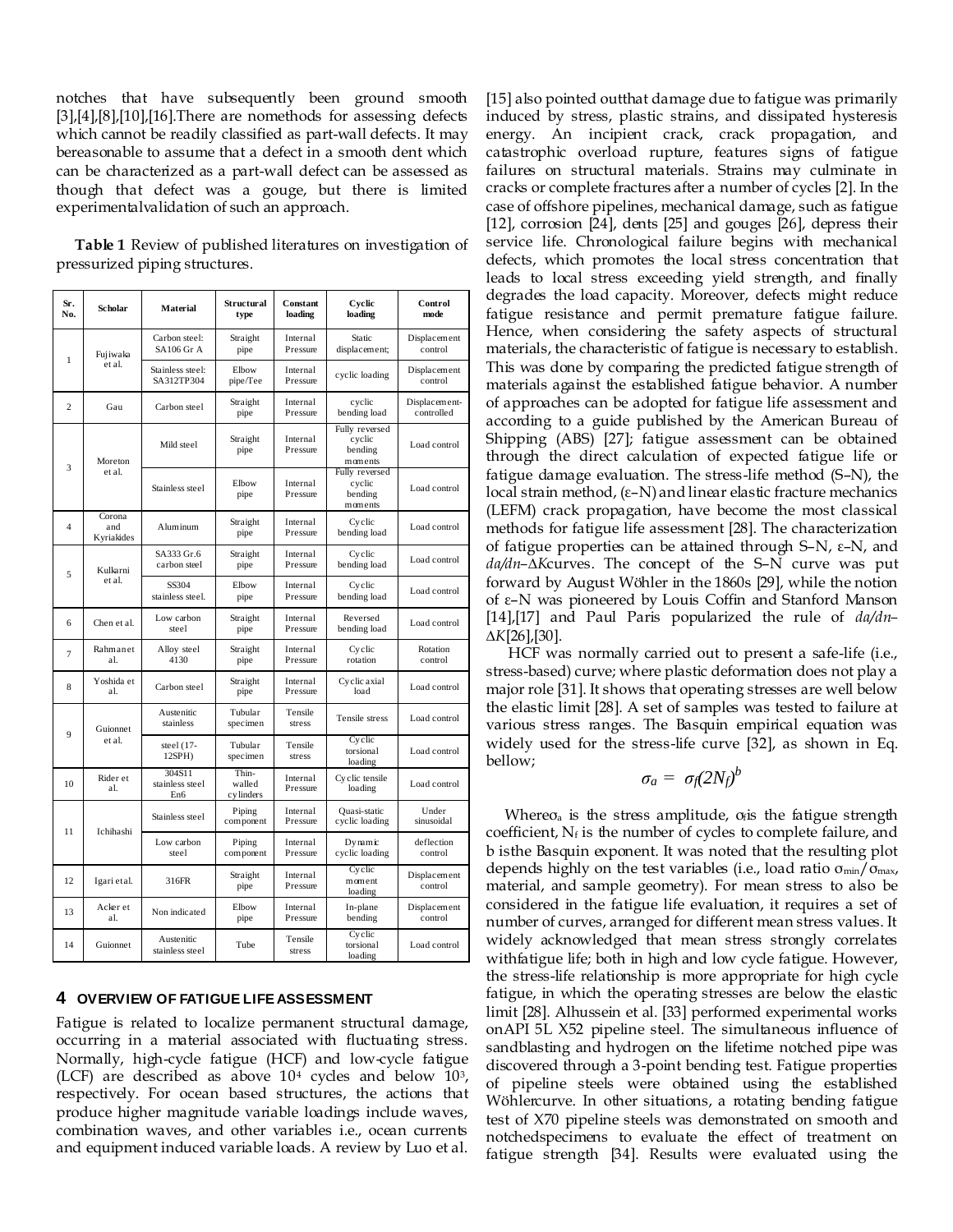Basquinfunction through least square and the coefficients of the regression curves fitted technique.As the demand for new designs has increased tremendously, a number of researches have proposed different empiricalrelationships dealing with the mean stress effect on material strength under uniaxial fatigue loadings. Earlier works by railroad and bridge engineers induced the brilliant idea of defining a safe operating region for static and dynamic loads. Parallelto the main concern of safe life operating, the first diagram was constructed and plotted as σmaxvsσmin or σrangevsσmin andwas used up to the 1900s [35]. Currently, the most referenced and simplest curve is a constant life diagram N.I.I. Mansor et al.[52].

The life diagram considers the mean stress to represent the safe life under constant amplitudeloading. Other empirical approaches that offered great attention to the mean stress effect on the fatigue life evaluationinclude the Goodman, the Gerber, or the Soderberg relations, and the Smith and Haigh diagram [13],[36].In the case of local yielding taking place, the strain-based approach proves to be a comprehensive method for estimatingthe fatigue life for both low and high cycles. The strain-life curve for crack initiation (as represented by the Coffin–Mansonrelationship) is given in the form of Eq.

$$
\frac{\Delta \varepsilon_p}{2} = \varepsilon_f (2N)^c
$$

As mentioned previously, fatigue damage also corresponds to evaluating lifetime prediction. The linear cumulative damage (known as the Palmgren–Miner rule) is used to calculate fatigue damage, due to variable amplitude loadings [40]. Thisconcept was based on individual damages being summed, in order to establish a fatigue life component. Karunananda et al.[41] indicated that an interesting feature of this rule is a simple life calculation that is reliable when a detailed loading history is unknown. The formula can be expressed as follows:

$$
D_i = \sum_{i=1}^n \frac{N_i}{N_{fi}}
$$

Where,  $N_i$  is the number of cycle,  $N_{fi}$  is the number of cycles to failure, and  $D_i$  is the damage parameter. Other models werealso invented using the Palmgren–Miner rule. The paper written by Jinescu [13] contains a review of cumulative fatiguedamage and life evaluation. For instance; available models include the modified Palmgren–Miner rule, the Marko-Starkerrelation, and the Morrow approach. Jinescu [13] also proposed a model for cumulative fatigue damage evaluation basedon an energy concept. The approach method is capable of unifying the damage caused by different types of loads e.g., thermalcycling, fatigue, and creep [13].On the basis of fracture mechanic-based approaches, a linear elastic stress intensity factor (K), elastic–plastic (which isdefined by the Jintegral and critical Crack-Tip Opening Displacement (CTOD)), was adopted. These methods are normallyprovided for service assessments of pipeline cracks. Under constant amplitude loading, Fatigue Crack Growth Rate's (FCGRs)behavior of metals and alloys are often formulated using a power law expression (known as the Paris equation). The benchmark empirical model is given by Eq,

$$
\frac{da}{dn} = C(\Delta K)^m
$$

Where*C* is a constant, *m* is the slope on the log–log scale, and  $\Delta K$  is the stress intensity range. The resulting log-log plots of*da/dn*–∆*K* show a typical sigmoidal shape, which is classified into three phases. Phases of stage I, II, and III are separated following the sequences of crack initiation, crack propagation, and rapid crack growth, just prior to final failure. It was notedthat a significant portion of fatigue life is occupied in stage II (also known as crack growth). Many previous studies havefocused on this phase because the large-scale plastic zone near the crack tip offers substantial conditions of long distancesteady state crack propagation for pipeline steels [42]. Crack growth rate was estimated at approximately 108–106 m/cycle[43]; which corresponds to the small cracks having a length of approximately 10–50 lm [44]. Therefore, the fatigue lifeassessment through crack growth prediction is acceptable; considering that the crack growth life was almost comparablewith the fatigue life itself [44]. Dmytrakh et al. [45] studied an FCG on low alloyed pipeline steel under hydrogenating conditions. The empirical relationship was derived for fracture risk assessment of defect pipelines. Combination parameters,such as local hydrogen concentration near the crack tip and hydrogen concentration in the bulk of the metal were consideredto model the *da/dn*-∆Kcurve.In other work, by Jiang and Chen [26], fatigue crack propagation of X70 pipeline steel significantly depended on the ∆Kvalue. It was found that mechanical damage and synthetic soil solution enhanced the fatigue crack propagation rate andlowered the threshold stress intensity factor range. Marvasti and Peers [46] highlighted the low loading frequency effectof fatigue crack growth behavior on X52 and X80 pipeline steels. A low cyclic loading frequency is always directed by N.I.I. Mansor et al.[52] pipelines used for high pressure oil and gas transmission. A linear relationship was observed in which lower frequencyyields lowered the crack growth rate.A successful design is relatively close to the success of product life prediction. Hence, the requirement for design lifetimecan be achieved for safe-life, fail-safe, and damage-tolerant approaches. Obtaining an accurate life prediction relies criticallyon the handling of experiment data analysis. A correct method allows quantifying the range to which the fatigue lives arereduced. In conjunction with an appropriate design, any unwanted premature failures are possible to be discarded.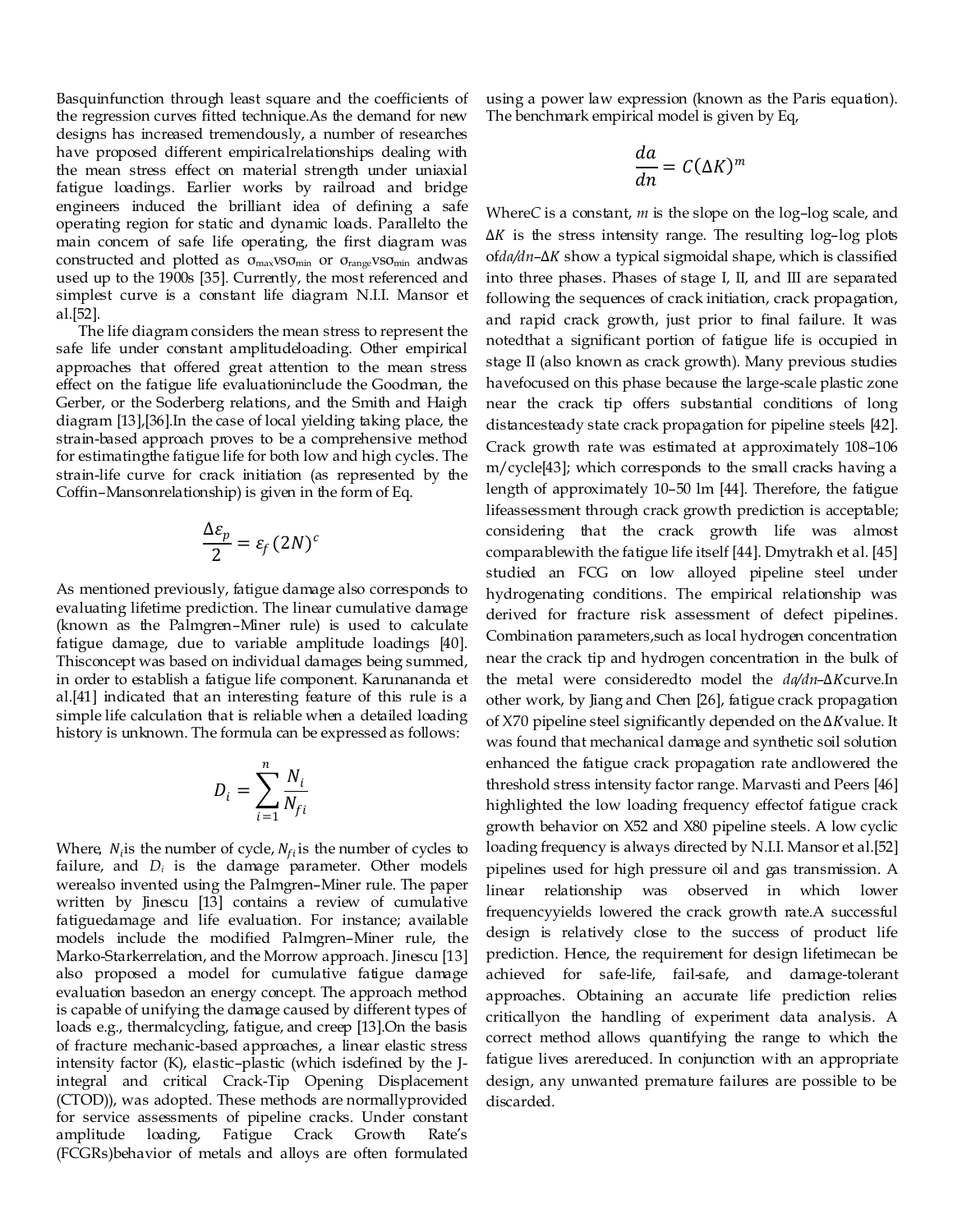#### **5 BURST STRENGTH OF PLAIN DENTS**

Plain dents do not significantly reduce the burst strength of the pipe, unless they are very deep. This observation is based on several studies of the significance of plain dents; the results of the full scale burst tests confirm the high burst strength of plain dents[9],[11],[20],[21]. The results of over 75 burst tests of unconstrained plain dents have been published (dating from 1958 to 2000), but failure in the dented area only occurred in four tests (the remainder of the tests were terminated prior to failure) Note that in all of the full scale tests on plain dents, the dent depths were measured at zero pressure after spring back. On pressurization the dent attempts to move outward,allowing the pipe to regain its original circular shape. The large stresses and strains introduced by the dent are accommodated by the ductility of the pipe. Deep dents tend to fail either because they are unable to reround or because of wall thinning in the dented area (in tests, outward bulging has been observed in dented areas that have rerounded [21]). The limited number of burst tests on constrained dents indicates that they have burst strength at least that of an equivalent unconstrained dent, unless the indenter is sharp [11].There are no published analytical methods for assessing the burst strength of a plain dent; rather, the results of full scale tests have been used to derive empirical limits for the acceptability of plain dents. Based on a review of available burst test data, British Gas stated that a plain dent of less than 8 percent of the pipe diameter (and possibly up to 24 percent) has little effect on the burst strength of pipe [20],[30]. The EPRG recommendations for the assessment of mechanical damage state that plain dents of less than 7 percent of the pipe diameter, measured at pressure, are acceptable provided they are not subjected to internal pressure fluctuations [13]. Analysis of more recent test data suggests 10 percent (including a factor of safety on the dent depth). There are currently research efforts to develop limits for plain dents based on strain [14].

### **6 CONCLUSION**

Underground pressurized gas pipes can suffer damage dueto earth movement, corrosion, fatigue, or indentations causedby contact with mechanical diggers. This review aims to refine the methodology to assess the fatigue life of dented steel pipelines based on the current high cycle fatigue theory. Corrosion and fatigue correspond to a deterioration process associated with significant uncertainties that lead to lowering the integrity of pipelines. With a need to minimize failures, material and design modifications and an assessment of lifetime service conditions are essential. With this in mind, many methods have addressed accessing fatigue life performance. These include an empirical model using a safelife approach (i.e., S–N, e–N curve) and a fracture mechanics method via a *da/dN– ∆K* curve. Even though bulks of comprehensive studies have been employed on combatting corrosion, failures concerning of steel pipelines continue to occur. It is ratified that response of corrosion depends on various uncertainty parameters. Thereforea robust method is adopted to reduce likelihood of pipeline failures. As corrosion

cannot be stopped, the assessment of corroded pipelines is crucial; because failure at any point along the length of the pipeline may lead to serious financial loses. Knowledge of possible consequences of pipeline failure must be improved so that the failure risk can be reduced. Thus, it is important to ensure a robust system and safety is in place. Indeed, safely managing pipeline systems relies on durability design approaches, reliability, and a satisfactory model. Motivated by this, more simulation and experimental evidences are needed to improve corrosion assisted cracking events particularly in the state of variable mechanical loading.

#### **ACKNOWLEDGMENT**

The authors gratefully acknowledge the Faculty members of mechanical engineering department of C.K.Pithawalla College of engineering and technology-Surat.

#### **REFERENCES**

[1] Z. Jiao, J.Shuai,"Integrity assessment of pipeline with dents", Journal of Southwest Petroleum University 33 (4), pp. 157-164,2011

[2] Q.Yang, J.Shuai, "Engineering evaluation method for dented pipeline". ActaPetroleiSinica31 (4), pp. 649-653, 2010

[3] K.A.Macdonald, A. Cosham,"Best practice for the assessment of defects in pipelines - Gouges and dents", Engineering Failure Analysis12 (5), pp. 720-745, 2005

[4]I.V.Orynyak andL.S.Shlapak, "Estimation of ultimate pressure for a pipe with a dent". ProblemyProchnosti(5), pp. 101-110, 2001

[5] J.H. Liu and A.Francis, "Theoretical analysis of local indentation on pressured pipes".International Journal of Pressure Vessels and Piping,81 (12), pp. 931-939, 2004

[6] I.B.Iflefel, D.G. Moffat and J.Mistry, "The interaction of pressure and bending on a dented pipe".International Journal of Pressure Vessels and Piping 82 (10), pp. 761-769,2005

[7] T.H.Hyde, R.Luo. And A.A.Becker, "Elastic-plastic response of unpressurised pipes subjected to axially-long radial indentation". International Journal of Mechanical Sciences 47 (12), pp. 1949-1971,2005

[8] T.H.Hyde, R.Luo. And A.A.Becker, "Elastic-plastic analysis of offset indentations on unpressurised pipes".International Journal of Solids and Structures 44 (2), pp. 399-418, 2007

[9] J. Błachut and I.B. Iflefel, "Analysis of pipes containing plain and gouged dents‖. Strain 47, pp. 34-51,2011

[10] D.B. Noronha, Martins, B.P. Jacob and E.de Souza, "Procedures for the strain based assessment of pipeline dents".International Journal of Pressure Vessels and Piping 87 (5), pp. 254- 265,2010

[11] ASME B31.8 (2007) gas transmission and distribution piping systems. [12] J.H.Baek, Y.P. Kim, and W.S. Koo, "Load bearing capacity of API X65 pipe with dent defect under internal pressure and in-plane

bending".Materials Science and Engineering 540, pp. 70-82,2012

[13] VV.Jinescu," Critical energy approach for the fatigue life calculation under blocks with different normal stresses amplitudes". Int J MechSci;67:78–88, 2013

[14] Y.C.Lin,C. Xiao-Min, L.Zheng-Hua, and J. Chen,"Investigation of uniaxial low-cycle fatigue failure behavior of hot rolled AZ91 magnesium alloy‖. Int J Fatigue ;48:122–132, 2013

[15] Y.R.Luo, C.X.Huang, Y.Guo and Q.Y. Wang, "Energy-based prediction of low cycle fatigue life of high strength tructural steel". J Iron Steel Res Int; 19:47–53,2012

[16]A.G.Gavras, D.A.Lados and J.K.Donald." A unified method of design